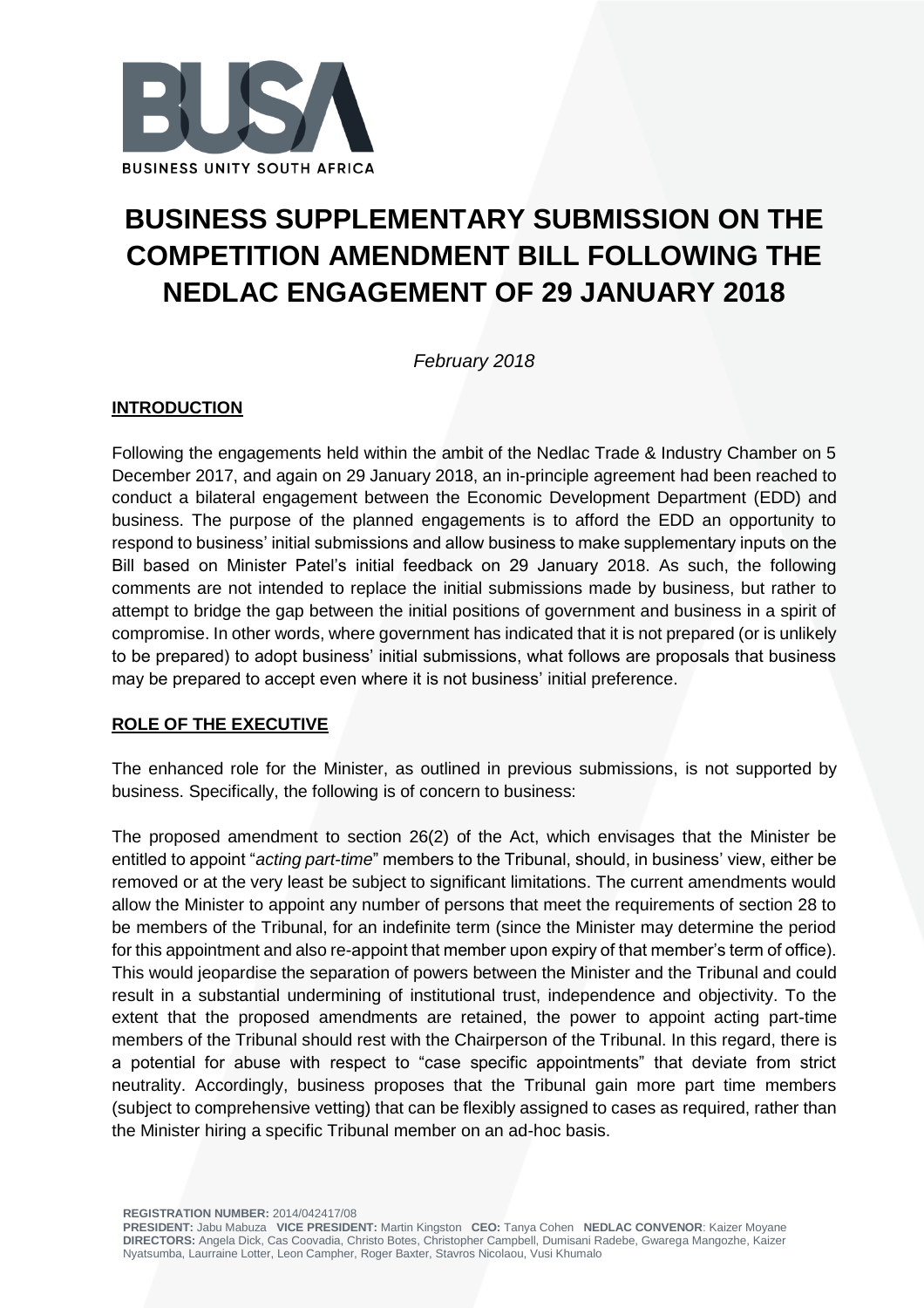

With regard to the right of the Minister and Commission to appeal decisions, business is of the opinion that there should be no right for the Commission to appeal, particularly given that the Amendment Bill provides no guidance in respect of potential conflicting views which may arise between the Competition Commission and the Minister of the Department of Economic Development and how this conflict is to be resolved in the "decision making process". In any event, the proposal to confer a right to appeal on the Commission would undermine the structure of the hierarchy of Commission Authorities created by the legislature and would have the effect of prolonging merger proceedings. In order to address the concerns raised regarding the potential violation of the separation of powers principle, the Amendment Act should provide further clarity as to the precise role and scope of the executive in the "decision making process". **With a view to a compromise proposal, business proposes that the Minister's right to appeal should be limited to public interest matters only and only to mergers where the Minister has participated fully. This could be achieved through the following wording:**

**"***17(1)(A) Within 20 business days (which period may not be extended), the Minister may, after notice of a decision of the Competition Tribunal in terms of section 16, appeal such a decision to the Competition Appeal Court (subject to its rules), provided that (i) the Minister's appeal is limited solely to public interest considerations and (ii) the Minister may only appeal in the event that the Minister participated both in the Commission's investigation and the Tribunal proceedings***".**

In relation to the Ministers' right to access confidential information, it is proposed that this power be removed from the Amendment Bill in its entirety as the current mechanism which permits interested parties access to confidential information is sufficient. Furthermore, this power should not be vested in all Ministers and should at the very least be curtailed to the Minister of the Department of Economic Development. To the extent that the proposed amendments are retained, the Amendment Bill should expressly cater for circumstances in which private companies compete with state owned enterprises as private firms would essentially be making available highly confidential and competitively sensitive information to an actual or potential competitor. In addition, to the extent that the proposed amendments are retained, the Minister should be required to motivate for the access to particular confidential information on the basis that the Minister would be unable to meaningfully participate in the proceedings otherwise, with Ministerial access limited to that sub-set of necessary confidential information only.

#### **MARKET INQUIRIES**

Market inquiries are time consuming, expensive and intrusive to those firms present in the market being investigated. Therefore, we propose that as a matter of policy, the Competition Commission intervention into the legitimate conduct of business should be based on a legitimate and objectively justifiable reason. Although business's position is that the Competition Commission should only make recommendations following a market inquiry, to the extent that the Amendment Bill retains the Competition Commission's powers to impose remedies the Amendment Bill must set out clear criteria against which the Competition Commission and the Competition Tribunal may assess whether a proposed remedy is objective and proportionate – particularly in relation to structural remedies. In this regard, the current weakening of the "substantial lessening of competition" to an "adverse effects" test is overly broad and vague, some substantiality criterion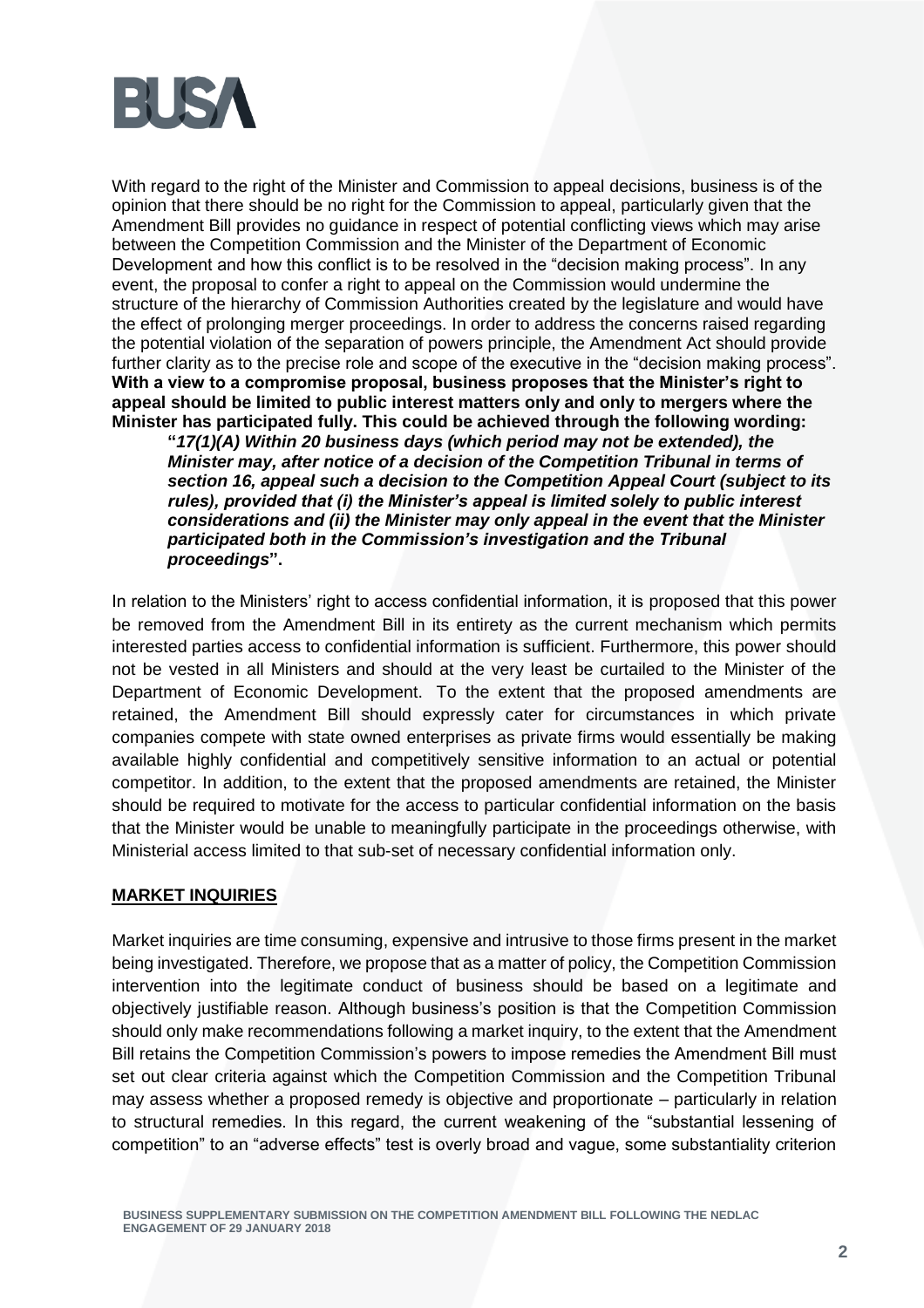

must be retained, and any proposed remedies must be tested against likely impacts on all stakeholders.

As discussed with the Minister in the bilateral following the Nedlac meeting on 29 January 2018, some "identifiable harm" to South Africa must be identified or reasonably apprehended, as it is recognised by the EDD itself that in many cases scale and concentration in an industry may be necessary for competition and efficiency reasons.

We thus propose that the Amendment Bill specifies criteria, similar to those common to a merger control assessment, to ensure that there is an objective and defined benchmark against which to assess the appropriateness and likely impact of any proposed remedy. **The criteria to be used should at the very least include:**

- **Whether the market concentration had increased to the levels that would raise a concern as to a prospective merger;**
- **Whether the firms remaining in the market are providing better value for consumers due to technological and global changes;**
- **Whether the firms remaining acquired their market share due to internal growth that was fuelled by competitive advantages such as product innovation; and**
- **Whether to the extent corporations are earning significant profits, there are barriers to entry that prevent entry by small or historically disadvantaged businesses who would otherwise be attracted into that market by those profits.**

The delineation of these factors would not only aid the Competition Commission in the investigation and remediation of concentration that presented such an adverse effect but also would provide the Competition Tribunal with a defined standard to review the Competition Commission's analysis and decision and thus enhance predictability, particularly where the inquiry may be a market-wide study.

This thinking is in line with that of eminent economist Professor Massimo Motta, who has suggested in numerous articles that there is an important conflict between *ex ante* and *ex post*  approaches as has been explicitly recognised by the Advocate General Jacobs in his Opinion in Case C-7/97, *Bronner* [1998] ECR I-7791. Further, Motta and de Streel (2007) in 2007 Konkurrensverket series of papers argue:

Evans and Padilla (2005) suggest that the following three conditions should be met for the antitrust authority to intervene in a market and business proposes that these market conditions could be considered when deciding whether to trigger a market inquiry.

*"(1) a firm exists in the market that enjoys a (near) monopoly position in the market, which is not the result of past investments or innovations and which is protected by insurmountable legal barriers to entry; (2) the prices charged by the firm widely exceed its average total costs; and (3) there is a risk that those prices may prevent the emergence of new goods and services in adjacent markets."*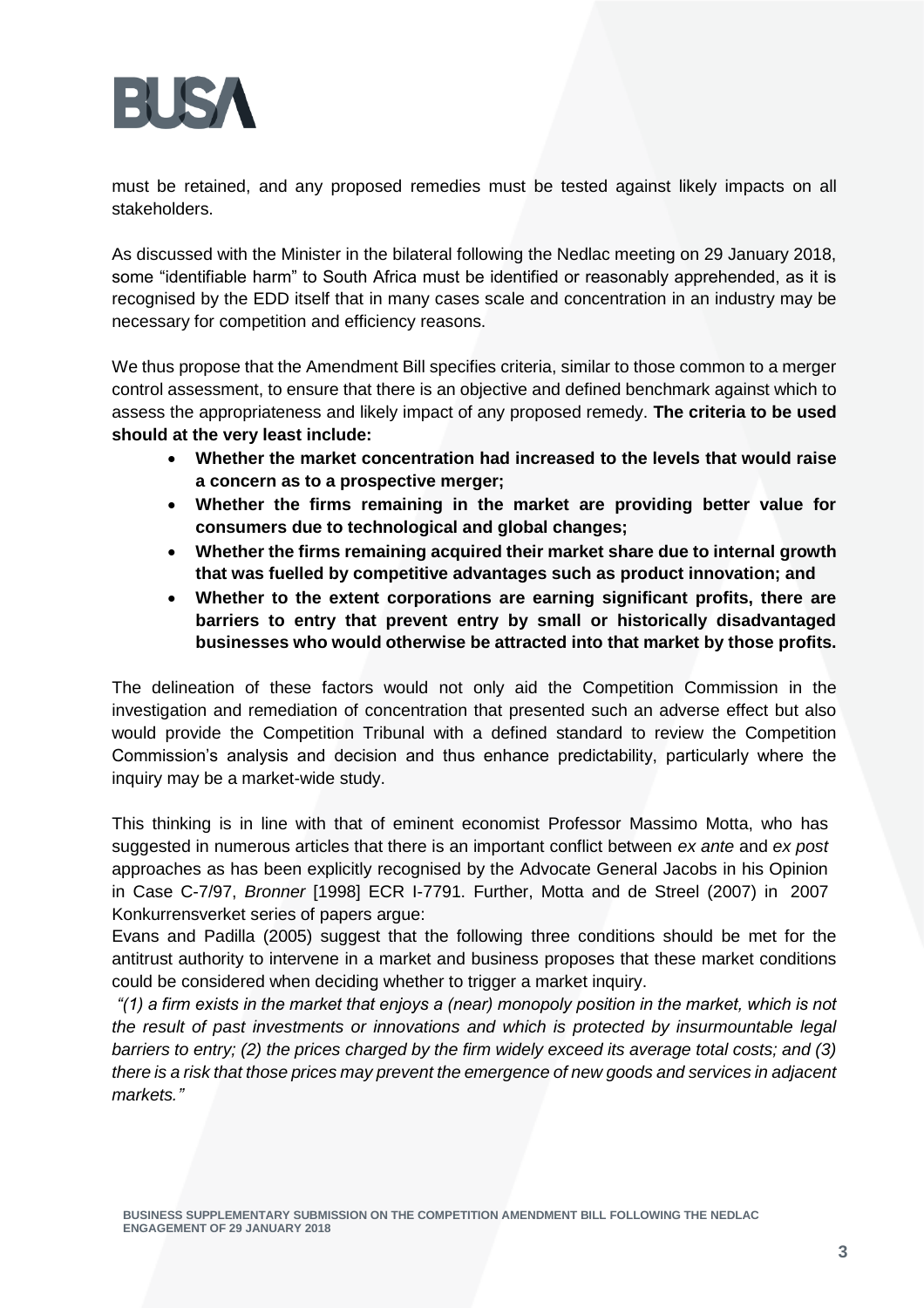

Insofar as remedies pursuant to a market inquiry is concerned, it should be made clear that they are prospective and remedial, rather than retrospective and punitive. As a matter of principle, the Bill crosses a line, because it makes the Commission investigator, prosecutor and judge in relation to market inquiry issues, Business is of the view that the Commission should investigate and prosecute, but that the remedies should be imposed by the Tribunal, based on recommendations made by the Commission.

It should be expressly clear that remedies do not include any power to impose penalties for past conduct.

To the extent that the Bill retains remedial powers in the hands of the Commission, any price control regime proposed as a remedy, should be an issue which is adjudicated by the Tribunal, in addition to its adjudication of any divestiture proposal.

Should EDD decide that the Competition Commission should retain the power to propose remedies to address market concentration as such, divorced from any violations of competition law, the Ministry should further delineate the circumstances under which market concentration in and of itself will be deemed to warrant remediation.

Should EDD retain the watered down "adverse effects" test, the Amendment Bill should require the Competition Tribunal to determine whether the Competition Commission's decision to order a structural remedy is based on one of "rationality", "reasonableness" or an objective competition test (i.e. a SLC test). It should also be the case that the onus should rest on the Competition Commission, and not the appealing party, to show that a structural remedy is based on one of rationality, reasonableness or an objective competition test. It should also be incumbent on the Competition Commission to show that no other remedy in the Competition Act can adequately address the "adverse effect" found in the market inquiry.

Given the time and expense, and potential consequences, business proposes that provisions should be introduced that permit for adverse costs orders to be made against the Competition Commission following the imposition (or proposal) of remedies occasioned by a market inquiry to ensure that any remedy which is imposed (or recommended) following a market inquiry is justified and proportionate. The Tribunal may retain the discretion whether to make an adverse costs order and this discretion should be exercised in a manner which does not deter the Competition Commission from discharging its public duties.

With regard to divestiture orders in the context of market inquiries, the new section 60(2)(c) provides for the Tribunal to impose divestiture following the finding by the Commission of an adverse effect on competition in a market inquiry. Divestiture is a very extreme and punitive measure. This is recognised in the existing section 60(2)(b) which allows the Tribunal to order divestiture for a prohibited practice contravention but only if no other remedy in the Competition Act can adequately address the prohibited practice. Business proposes that a similar restriction on section 60(2)(c) be inserted, particularly as firms that may be subject to divestiture orders in terms of section 60(2)(c) may not be guilty of any conduct that contravenes the Competition Act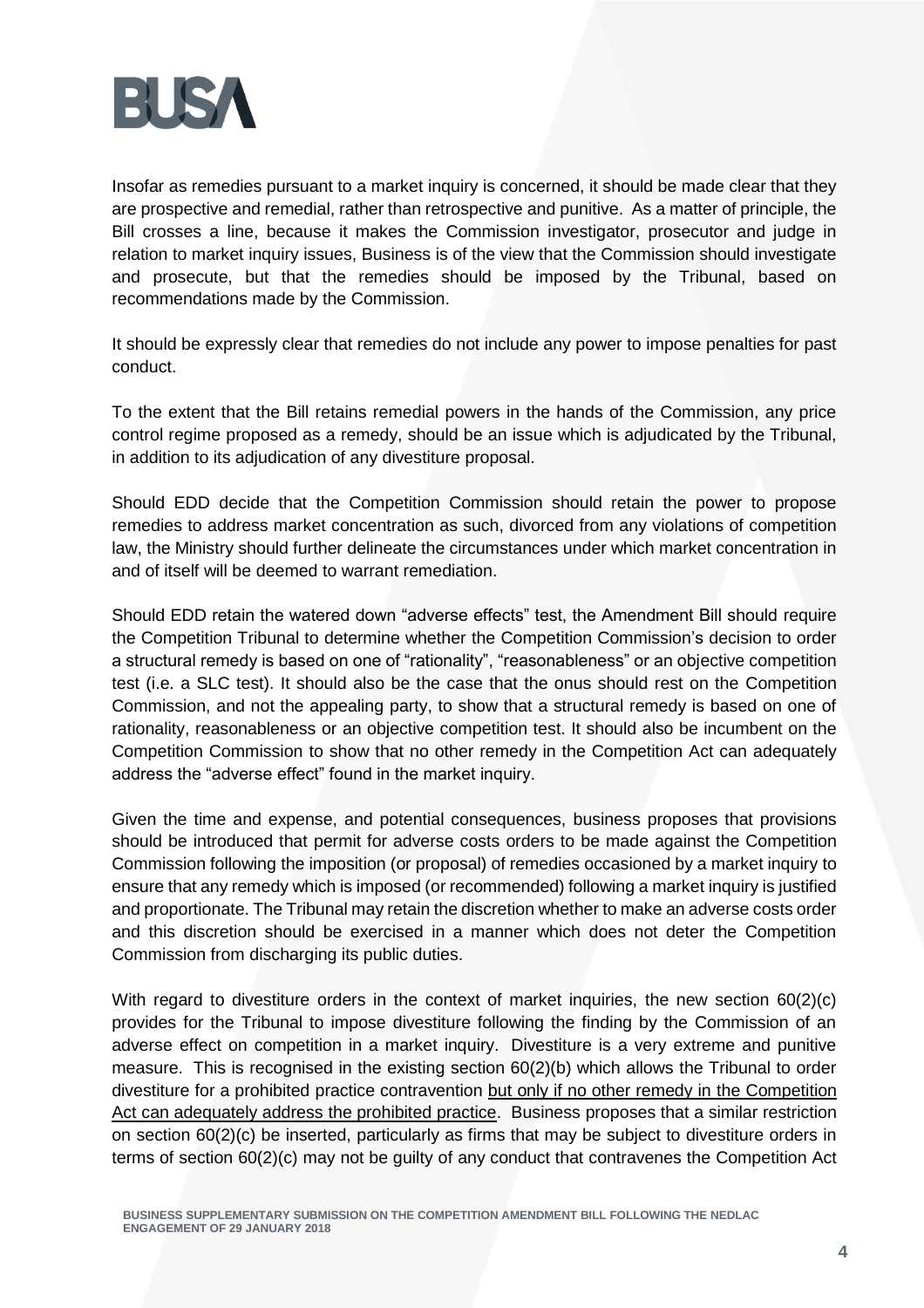

(unlike section 60(2)(d) where the limitation is prescribed). In this regard it is submitted that it is a common consequence of forced divestiture (particularly if the divestiture must be made within a specified time and only to specified potential purchasers) that the value of the asset that must be divested drops substantially, as potential purchasers in the market know that the seller must sell. The Commission routinely imposes divestiture orders of this kind as conditions to merger approvals. The difference between a divestiture ordered as a condition to a merger approval and a divestiture ordered following a market inquiry is that a party to a merger has the option not to implement the merger (thereby avoiding the divestiture) if the condition is too punitive. A divestiture order that is imposed on a firm, without any conduct by the firm giving rise to it (or without providing the firm with the option of avoiding such a divestiture) may well be challenged as an unconstitutional arbitrary deprivation of property rights.

### **WITHDRAWAL OF THE "YELLOW CARD" REGIME**

As indicated in the detailed submissions which have been made, it is often very difficult to establish whether or not a particular course of conduct would give rise to a contravention of these sections as it requires a balancing between the anti-competitive effect of an undefined course of conduct and the efficiency, technology or other pro-competitive gains associated with that conduct. Unlike the red card offences, where the offence is generally easier to identify, it is very often difficult for a party to determine in advance whether or not a particular course of conduct will give rise to a contravention of these provisions.

This means that it would be unfair (**and potentially unconstitutional**) to impose a penalty for a first-time contravention of these provisions.

BUSA persists with its position that the yellow card regime be maintained for infringement of Section 4(1)(a), Section 5(1), Section 8(c) (which should be retained) and Section 9.

BUSA does not agree with the suggestion by the EDD that the yellow card protection is no longer palatable from a policy perspective, and that we no longer need it because the law is much clearer than it was 18 years ago. We also do not accept the proposition that firms use it to dodge their competition law obligations – we would like to hear some specifics from the regulators to support that claim.

BUSA does not believe that there is a real substance behind these contentions. The Act in its current form is clear about conduct which should attract harsh penalties, such as cartel behaviour, and that conduct has been regularly and harshly punished.

There is a without doubt a separate category of much less defined concerns, which need proper space to be defined and developed through the case law over time.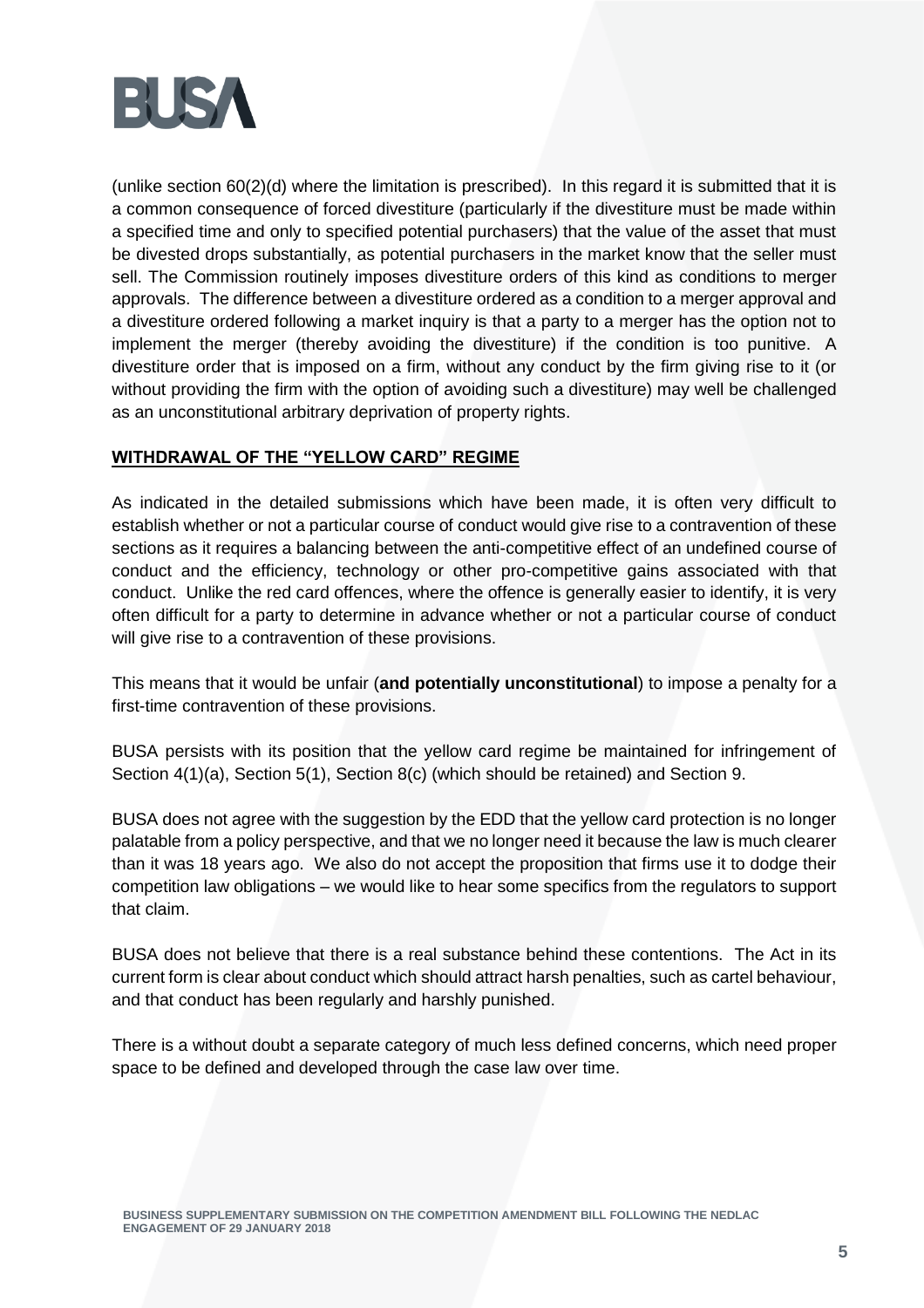

The chilling effect of the withdrawal of the yellow card on innovation and encouraging investment should not be underestimated and a full debate should be held on this. South Africa needs to actively encourage investment, innovation and vibrancy in our economy.

One way of meeting the EDD half way on this would be to exclude from the cover any conduct which has been expressly declared as unlawful by the Competition Tribunal or appeal authorities. This would be a change, as, at present, it is only the same firms that can be penalized for repeat conduct of the same nature. This would apply to all future conduct by any firm from the point in time when a particular category of conduct has been declared to be unlawful.

In this regard one could **amend the current section 59(1)(b) to read as follows: "***for a prohibited practice in terms of section 4(1)(a), 5(1), 8(c) or 9(1) only if the conduct in question is substantially the same as conduct which has previously been found by the Competition Tribunal (not by way of a consent order) to be a prohibited practice and in relation to the conduct which continued after the finding of the Competition Tribunal was made public***".** This would mean that a respondent who is found to have engaged in conduct which is substantially the same as that which the Tribunal has previously found to constitute a contravention of these rule of reason provisions would be exposed to the risk of the imposition of a penalty. In other words, a firm could be fined for a first contravention of these provisions in the event that the factual matrix relating to the conduct in question is similar to that which had previously been found by the Tribunal (or Competition Appeal Court) to constitute a contravention of the Competition Act. The proposed revised section would no longer require the respondent itself to have been the subject to such a finding.

An alternative approach would be to follow the approach in Europe where there are guidelines and block exemptions for a wide range of clearly defined categories of horizontal and vertical conduct which is regarded as pro-competitive.

However, it should still be noted that these sections require a complex weighing up of factors and it is quite possible that a respondent may make a *bona fide* error in weighing up these factors (given that they involve complex analyses of the effects of the conduct as weighed against the pro-competitive benefits of the conduct). **As such, it would be suggested that section 59(3) should also be amended to include a new (h) along the following lines: "***in respect of a contravention of section 4(1)(a), 5(1), 8(c) or 9(1), the extent to which a party in the position of the respondent could reasonably have been anticipated to have understood that the conduct would constitute a contravention of the Competition Act***".**

### **MERGER CONTROL**

The proposed amendments regarding public interest considerations need to be approached with considerable care, as they may give rise to considerable uncertainty and may also pose risk to the institutional integrity of Competition Commission itself.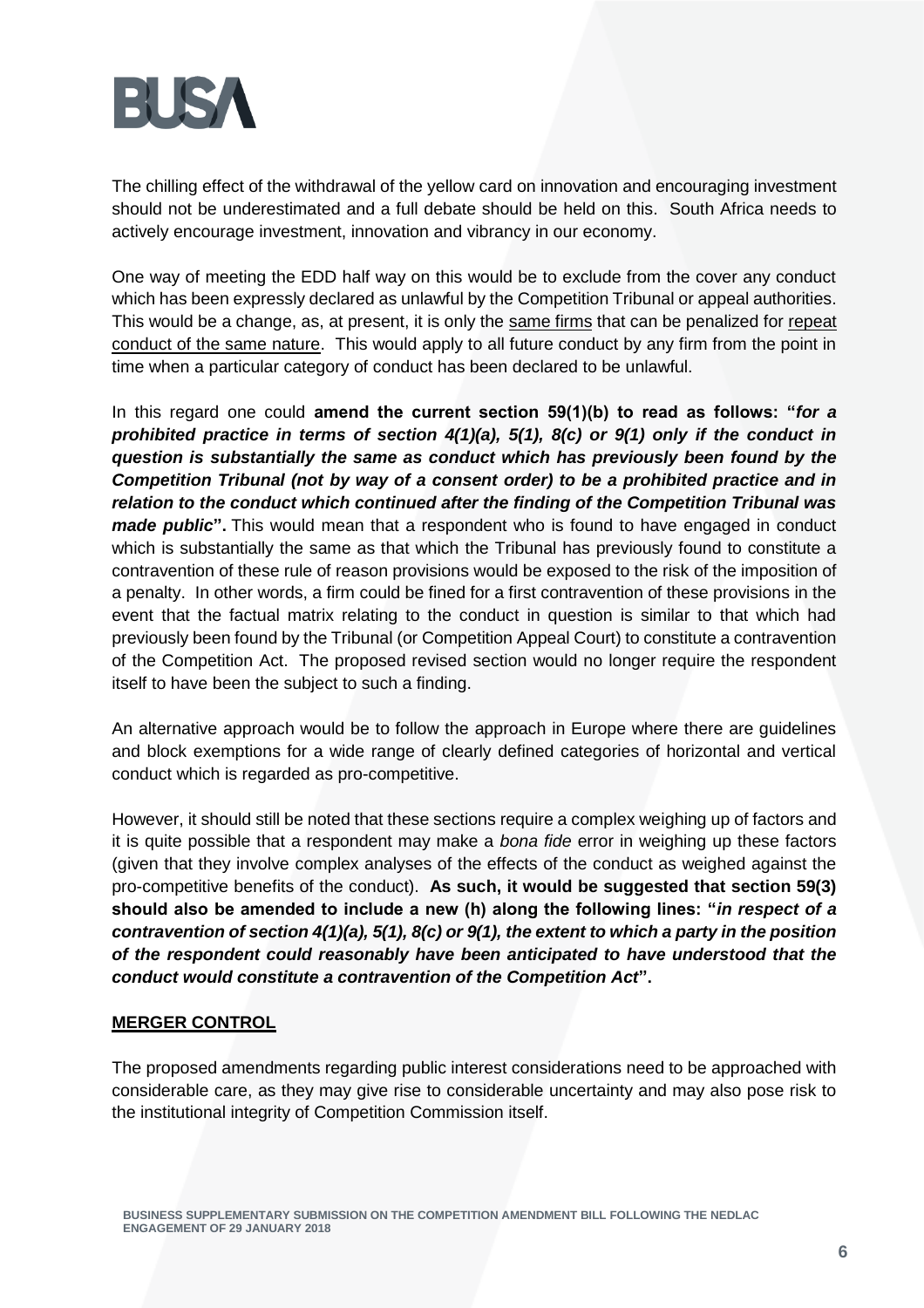

Where the Competition Act confers wide and undefined powers on the Competition Commission, it could lead to potential abuse in the sense that unscrupulous third parties could attempt to unduly influence the Competition Commission to achieve particular outcomes which are in their own commercial interests.

For this reason and for the detailed reasons set out in the longer submissions, considerable care should be exercised in relation to the proposal that the Competition Commission should consider the effect of the merger on the "*promotion of a greater spread of ownership, in particular to increase the levels of ownership by historically disadvantaged persons in firms in the market*". There are specific regulatory instruments which have been adopted in this regard and it does not conduce to clarity or certainty to create a parallel set of undefined powers on the part of the competition authorities.

Moreover, while it is correct that the Competition Appeal Court in *Walmart* has clarified the role to be played by the public interest considerations, the proposed rewording does not determine how the impact of the merger on the specified public interest considerations is to be weighed against the impact on competition.

This is an issue which would have to be clearly dealt with in the proposed amendments. **This could potentially be addressed by the following amendment to the proposed clause 12A(1)(b) "determine whether the merger can or cannot be justified on substantial public interest grounds by assessing the factors set out in subsection (3). If it is concluded that the merger cannot be justified on substantial public interest grounds, the negative impact of the merger on the public interest grounds must be weighed up against the procompetitive effects of the merger".**

### **"CREEPING MERGERS"**

The risks associated with the proposed "creeping merger" provisions as they are currently drafted may result in the competition authorities assessing and potentially unbundling transactions which have already been implemented. The creeping merger provisions will also lead to a disproportionate increase in costs and uncertainty for the merging parties which is not justified based on clear merger specificity concerns or theories of harm. Accordingly, business proposes that to the extent the 'creeping mergers' are retained in the Amendment Bill, the Amendment Bill prescribe certain thresholds which curtails the broad and unqualified interpretation of the current proposed amendment envisaged by section 7(3)(k). These include limiting the competition authorities review of historic transactions to those which took place within the same product and geographic market as the principle transaction being notified. It should only be in instances where there is evidence of a deliberate strategy to circumvent the merger control provisions that the competition authorities should be permitted to intervene and impose remedies in relation to those historic transactions.

Unfortunately, the provisions which have been proposed in relation to so-called "*creeping mergers*" are extremely unclear and it is not clear what legitimate competition law purpose these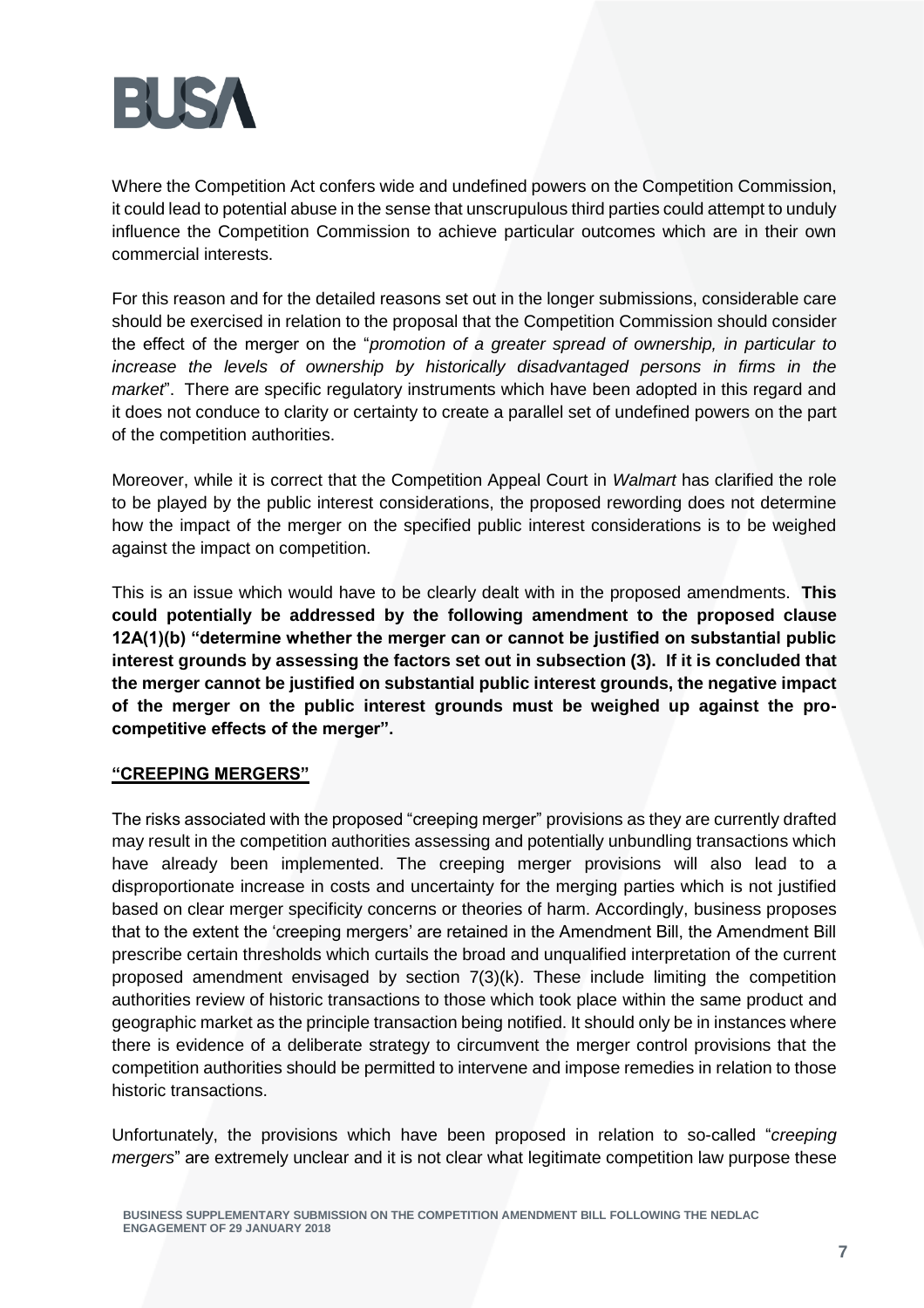

provisions seek to serve. If EDD wishes to include a provision requiring the Commission to analyse shareholdings and cross directorships (the proposed clause 12A(7)) in the context of merger analysis, this is already being done as the Commission tends to analyse the extent to which parties may have shareholdings in the entities which are involved in the same relevant markets. However, for the reasons set out in the more detailed submissions, the current wording of the proposed section 12A(7) is too broad and would impose disproportionate obligations on parties to mergers as well as the Commission.

If the EDD wishes to retain these provisions, it is proposed that these should be amended as follows:

"*(i) the extent of shareholding by a party to the merger in another firm or other firms in the markets which are relevant to the merger"; and*

*(j) the extent to which the directors of the acquiring firm or target firm may serve on the boards of directors of other firms which participate in the same relevant markets*"

With respect to the proposed insertion of 12A(k) ("*any other mergers engaged in by a party to the merger in the preceding three years*"), this provision is entirely unclear. Simply put, when a merger is analysed, the Competition Authorities will determine whether or not the merger gives rise to a substantial prevention or lessening of competition. It is entirely irrelevant how the party has established its position in the market and whether or not a party has been involved in one or more mergers in the past three years has no bearing as to whether or not the merger under scrutiny may give rise to a substantial prevention or lessening of competition. The insertion of the proposed section 12B suffers from the same lack of clarity and it does not appear that this provision serves any meaningful purpose other than to create uncertainty.

Business certainty is not served by including unclear provisions which will simply give rise to confusion.

To the extent that there is a concern that parties may seek to structure transactions in a manner which avoids notification, this is a legitimate concern and could be addressed through adopting a provision which is similar to that in the European Union's Merger Control Regulations. A potential compromise may be to adopt the approach of the European Merger Control Regime which provides that (amended to take account of the specific provisions of the South African Competition Act): **"***If two or more transactions (each of them bringing about an acquisition of control) take place within a two-year period between the same persons or firms including simultaneous transactions which are not conditional upon each other, they shall be considered as a single merger, irrespective of whether or not those transactions relate to parts of the same business or concern the same sector***."**

In addition, it should be made clear in the amendments that a merger prohibition on the basis of the proposed "creeping merger" provisions would not result in the retrospective prohibition (i.e. unbundling) of the entire series of transactions that have been assessed as a single transaction under the proposed provisions. Not clarifying the proposed amendments in this way would result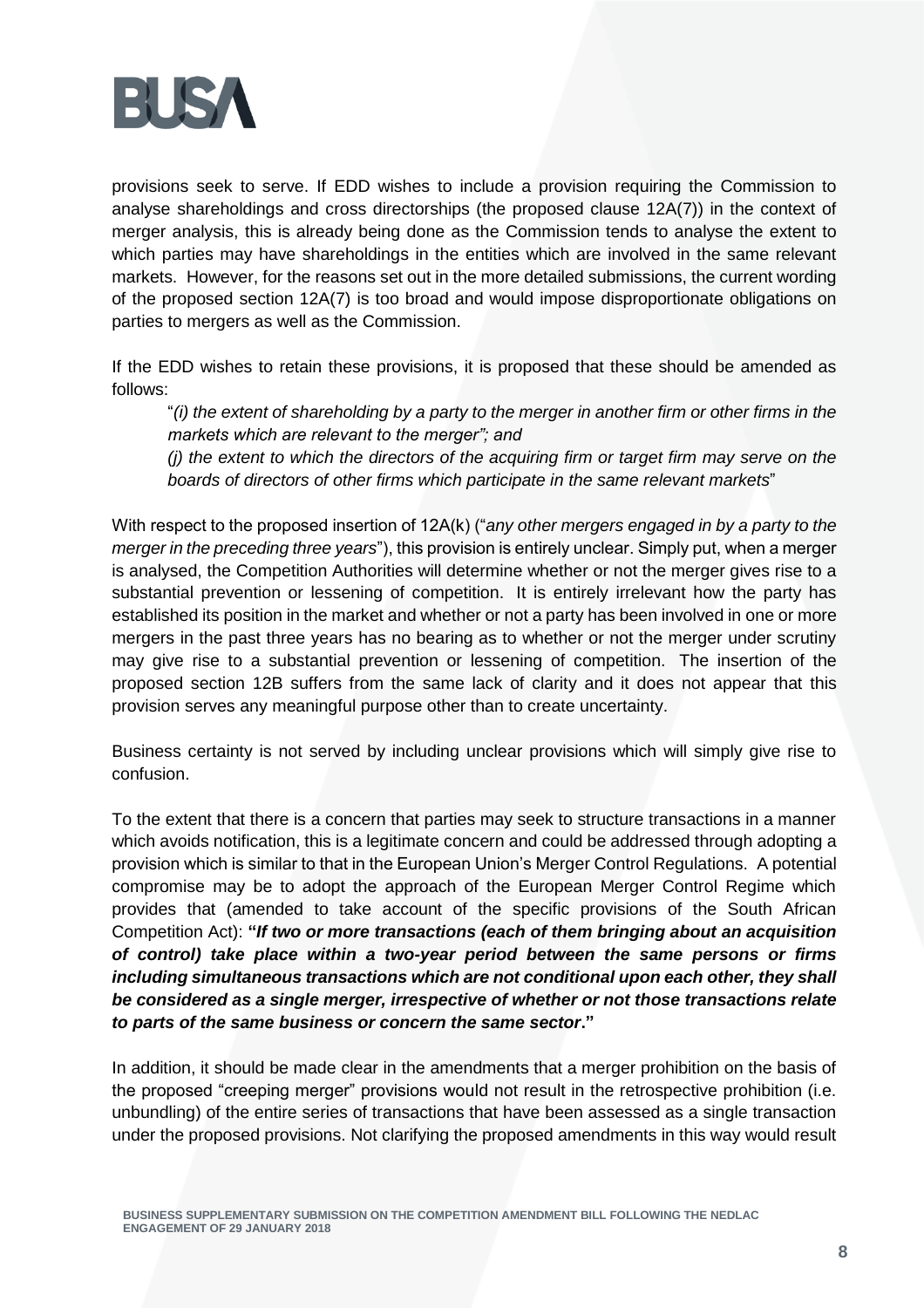

in significantly greater uncertainty and costs associated with merger control, reducing investment and economic growth.

## **REVERSE ONUS**

The Amendment Bill introduces a reverse onus on a dominant entity to demonstrate that its conduct is not anti-competitive. Although a respondent generally retains the evidentiary onus to demonstrate any pro-competitive or efficiency justifications, the Amendment Bill should clarify that a respondent will only be found to have contravened the Competition Act if, on a balance of probabilities, the anti-competitive effects of the conduct outweigh the pro-competitive effects. In the complex economic assessments usually required in abuse of dominance cases, it is important for respondents and the adjudicative body to understand the standard of 'proof' required. In other words, if on a balance of probabilities the Competition Tribunal assesses that there is a 50% likelihood that the evidence demonstrates that the net effects of the conduct are in fact procompetitive, the Competition Tribunal should find in favour of the respondent and not the complainant.

In terms of the Amendment Bill, the Competition Commission could essentially refer a complaint without having conducted a substantive investigation. This could lead to spurious and unjustified litigation, which disproportionately prejudices dominant entities. Accordingly, introducing adverse costs orders against the Competition Commission could serve as a sufficient sanction to ensure that all cases referred to the Competition Tribunal are based on good investigative work by the Competition Commission. The Competition Tribunal may retain the discretion whether to make an adverse costs order and this discretion should be exercised in a manner which does not deter the Competition Commission from discharging its public duties. Including adverse costs orders will also likely result in more settlement agreements being concluded expeditiously alternatively referred to trial for prosecution (should no settlement be forthcoming). The expeditious resolution of complaints is not only mutually beneficial for all parties involved in the complaint but will also be favourable for civil litigants who may potentially have damages claims. The delay in concluding investigations is a significant impediment to follow-on damages claims.

To the extent that the reverse onus provisions are retained, the Amendment Bill should at least introduce an "effects based" test for dominance (such as those adopted by the European Commission during its modernisation agenda) so as to ensure that such reverse onus is only placed on firms that are truly dominant and do not simply have a large share in the domestic market.

### **GUIDELINES**

As a general point, the Amendment Bill envisages a number of guidelines to be published by the Competition Commission which would, as envisaged by the Amendment Bill, provide greater clarity on various aspects of the Bill. The non-binding nature of guidelines coupled with the fact that no such guidelines have as yet been published, places the public at a significant disadvantage in commenting on the empowering provisions of the Amendment Bill without having